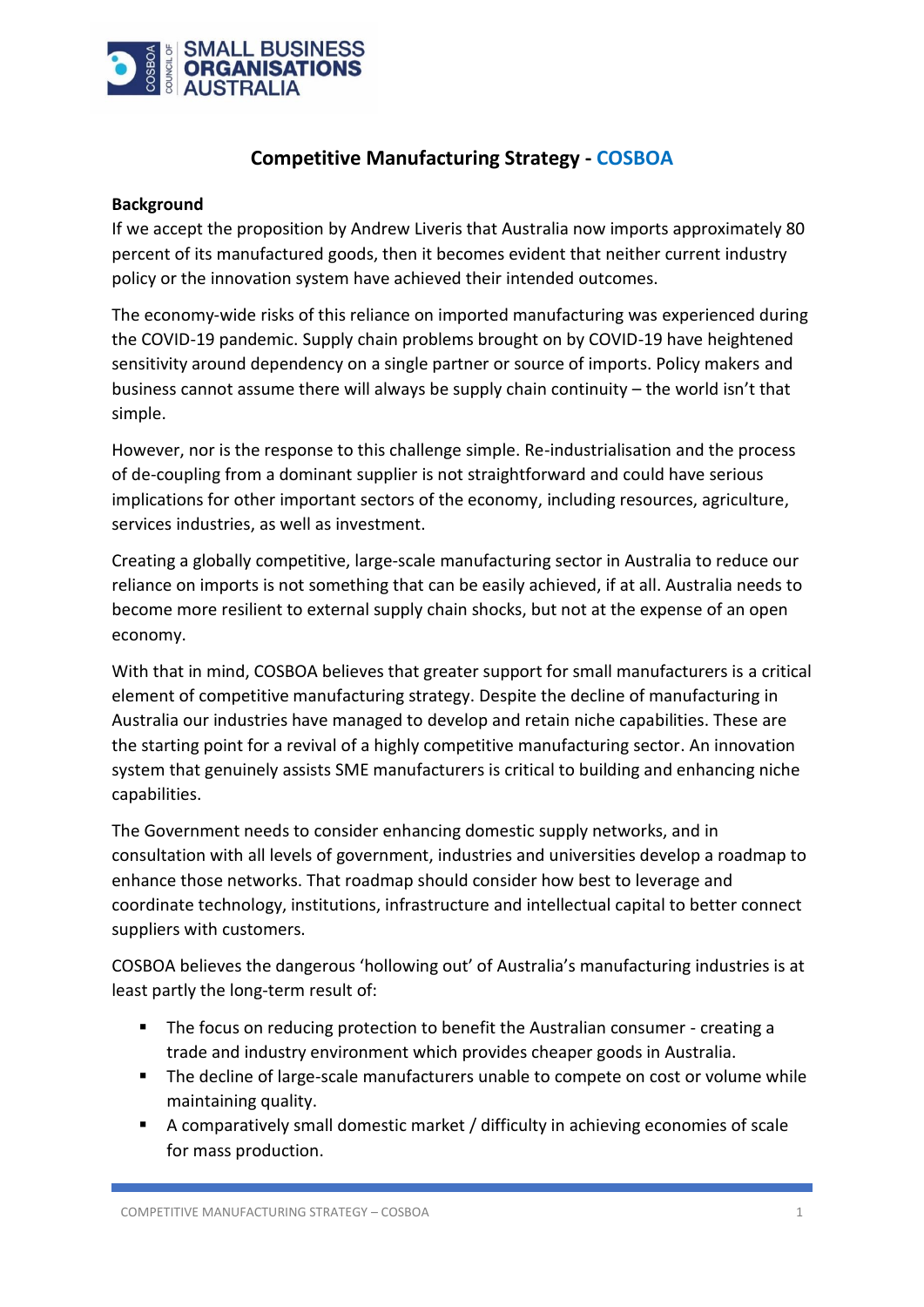- Direct and indirect labour costs.
- An emphasis on costs over value in supply chains.
- An innovation system that does not effectively engage with the host of small manufacturing businesses that constantly undertake problem-solving innovation.
- Cost imposts on small business that hinder competitiveness, e.g. indirect taxes, high energy costs and an inefficient regulatory environment.

# THE INNOVATION SYSTEM

*How can the Australian innovation system better equip and empower manufacturing small businesses to innovate and grow, and to help reduce Australia's reliance on imported manufactured goods*?

This is the central question COSBOA has asked in seeking to identify improvements to the Australian innovation system, as it pertains to the manufacturing sector.

## **The current system and structures**

The current innovation system comprises of complex web of organisations and programs – sometimes complementary, sometimes overlapping. At a Commonwealth level these include:

- The Australian Research Council (ARC)
- Cooperative Research Centres (CRCs)
- Industry Growth Centres
- Research institutions, including CSIRO and numerous university-based research institutes
- AusIndustry / Entrepreneurs Programme / R & D Tax Incentive / Innovation **Connections**
- Accelerating Commercialisation
- Education Institutions producing skilled graduates for manufacturing jobs.

For most small business owners, the system is confusing at best, and impenetrable at worst.

*The reason is that, for the most part, the Australian innovation system was not designed for small business.*

This becomes very clear when we consider a graphical representation of the innovation system, its structure and its drivers (see figure below).

The innovation system, as represented, primarily serves the interests of research and education institutions, government agencies, big finance and commercial organisations, and large corporations.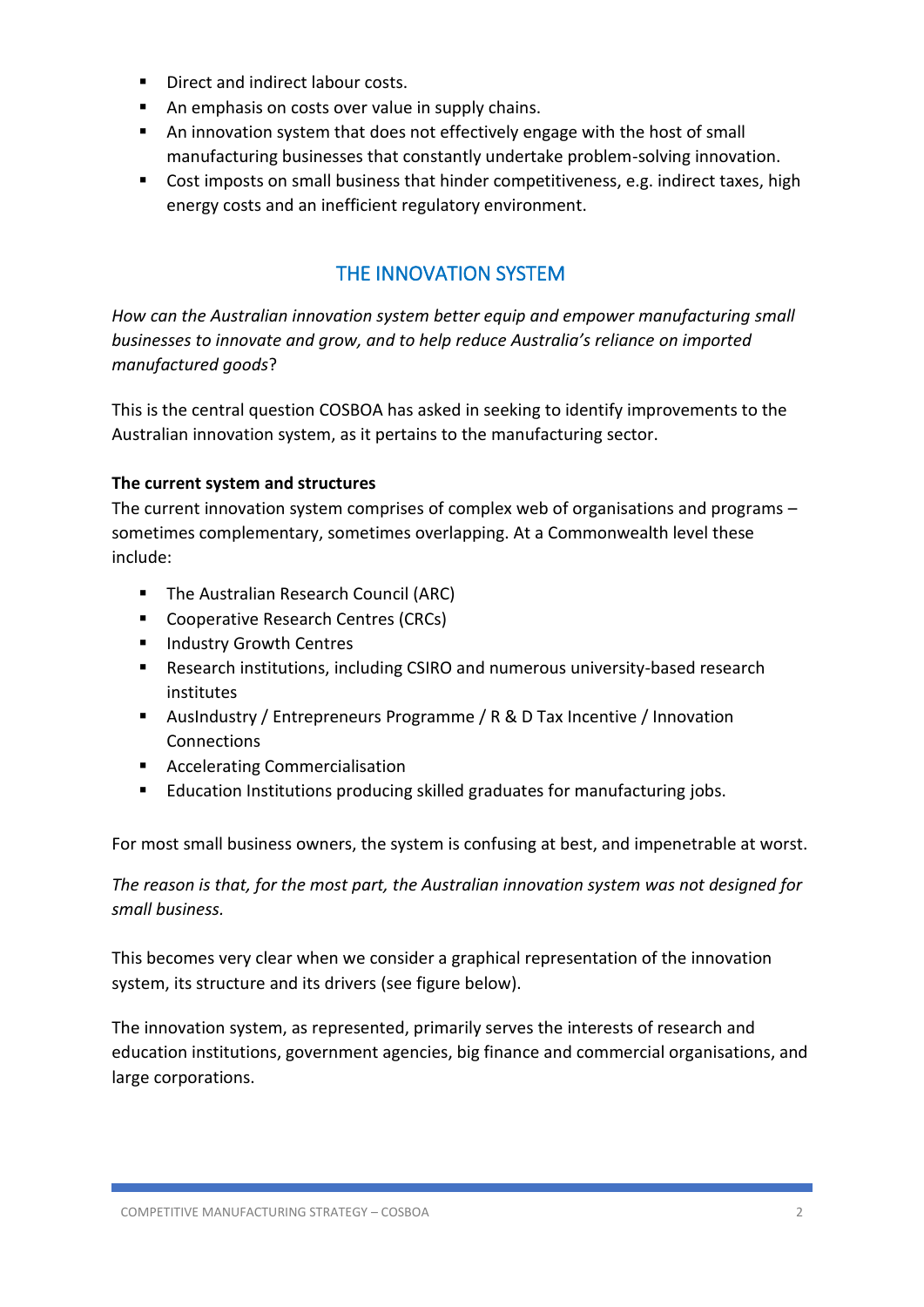

Figure from: Rouch, D.A. Ball, A. 2019 The critical role of fundamental science in the Australian innovation system

#### **Engagement with small business**

Some organisations within this structure, including some of the numerous national research organisations, claim to engage actively with SMEs. In reality, very few of these organisations provide practical assistance to small business.

Some small manufacturers claim the R & D Tax Incentive (RDTI), but many do not. To successfully navigate the bureaucratic RDTI process most small business owners will need external professional advice. RDTI has generated a lucrative stream of income for many consultancy firms, advising and guiding businesses through the process. This has resulted in some perverse outcomes, including RDTI claims of questionable veracity.

A small number of manufacturing SMEs have received very valuable assistance from the Innovation Connections Facilitators (just 14 nationally), through the Entrepreneurs Programme. Fewer still have received assistance from the Accelerating Commercialisation programme.

The Industry Growth Centres also undertake projects with small numbers of elite SMEs. The Cooperative Research Centres claim to engage SMEs in industry led research projects, but the number of small manufacturers involved is very low.

Universities prefer to collaborate with big companies. There are certain practical reasons for this. Big businesses more often have fully resourced R & D departments and are better equipped to deal with the peculiarities of the academic approach to applied research. They are also more likely to be able to fund the development of new intellectual property (IP) to the commercialisation stage.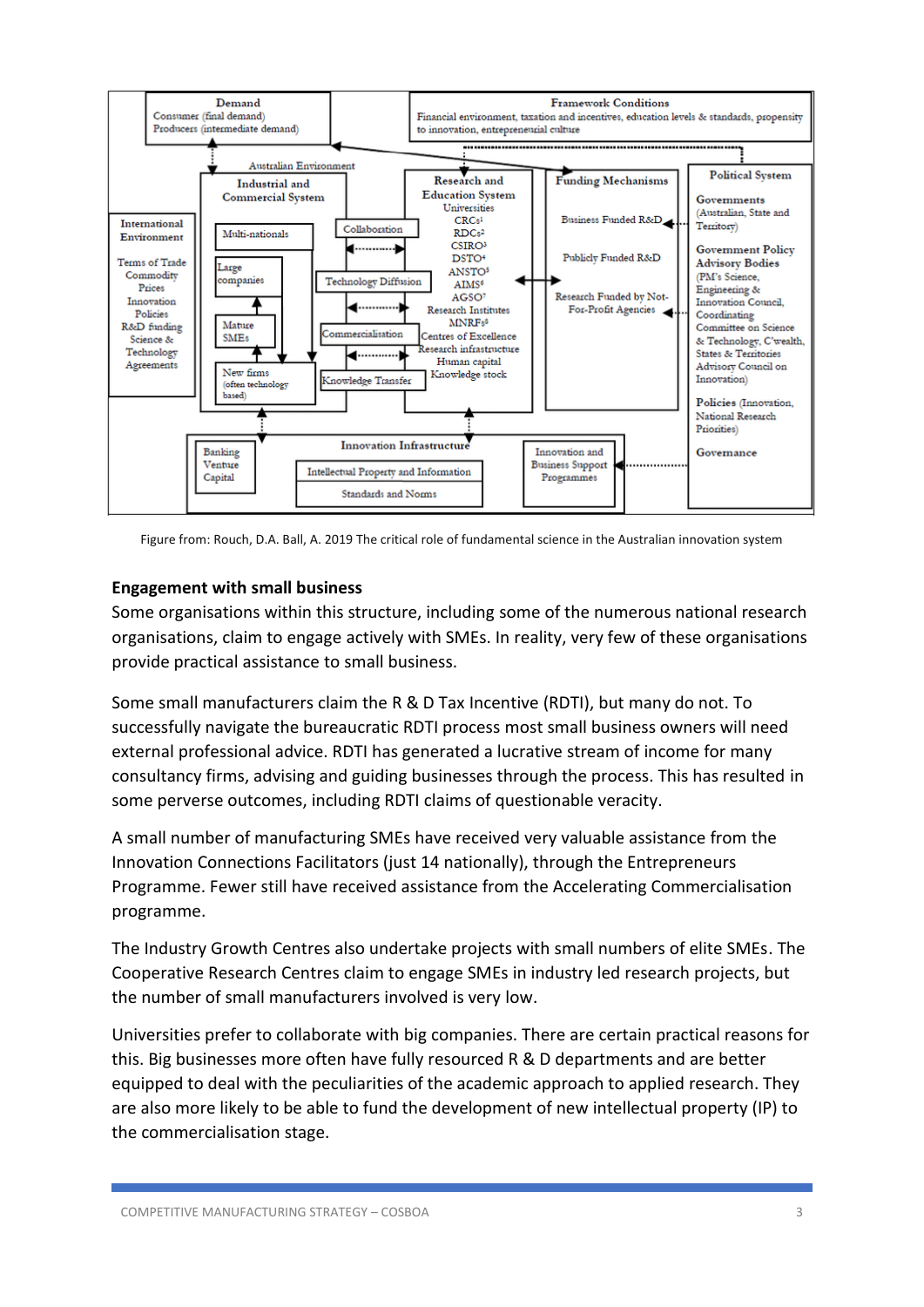Australian academics are primarily rewarded for having their research published in highstatus journals. Arguably, for commercialised IP, this is more likely to occur if the research has been undertaken in collaboration with a high-profile company.

## **A new set of objectives for the Australian innovation system**

COSBOA believes the objectives of the innovation system, *as it relates to small manufacturing businesses,* should be to:

- **1. More effectively identify the manufacturing SMEs that regularly undertake problemsolving innovation, including incremental innovation** (by directly engaging local manufacturing business communities)**.**
- **2. Provide meaningful support to manufacturing SME owners that encourages them to advance from problem-solving innovation to investment in planned R & D activities**.
- **3. Directly assist these small businesses to develop R & D plans, which could include both in-house innovation and external research support.**
- **4. Pro-actively engage with much greater numbers of manufacturing SME owners to help them pursue commercialisation of new products and solutions.**

COSBOA agrees that Australia needs to continue to pursue pure, basic research. In relation to applied research, COSBOA does not necessarily propose merging or phasing out organisations in the innovation system (such as CRCs and Industry Growth Centres) but we *would* support a *leaner,* more cohesive industry innovation structure that aims to:

- Reduce complexity, duplication and waste.
- Actively identify new opportunities for manufacturing innovation that emerges in small businesses.
- Continually respond to new opportunities by actively seeking regular input and feedback from manufacturing business communities.
- Get practical results for small manufacturing businesses by facilitating much easier, more affordable access to professional research capability. This could include placement of PhD candidates into relevant small businesses while undertaking applied research.
- Give greater impetus to research institutions, including universities and CSIRO, to collaborate directly with small manufacturing businesses. This could be done through specific KPIs requiring such collaboration
- Support the identification of industry segments with potential competitive advantage based on market logic (including a deep understanding of supply chains), rather than adopting a 'picking winners' mentality.
- **■** Implement clever new approaches to government procurement to drive innovation in small manufacturing businesses, similar to the *Small Business Innovation Research* (SBIR) and *Small Business Technology Transfer* (STTR) programs in the USA <https://www.sbir.gov/about>).
- Directly assist small manufacturing businesses to greatly strengthen workforce technology skills.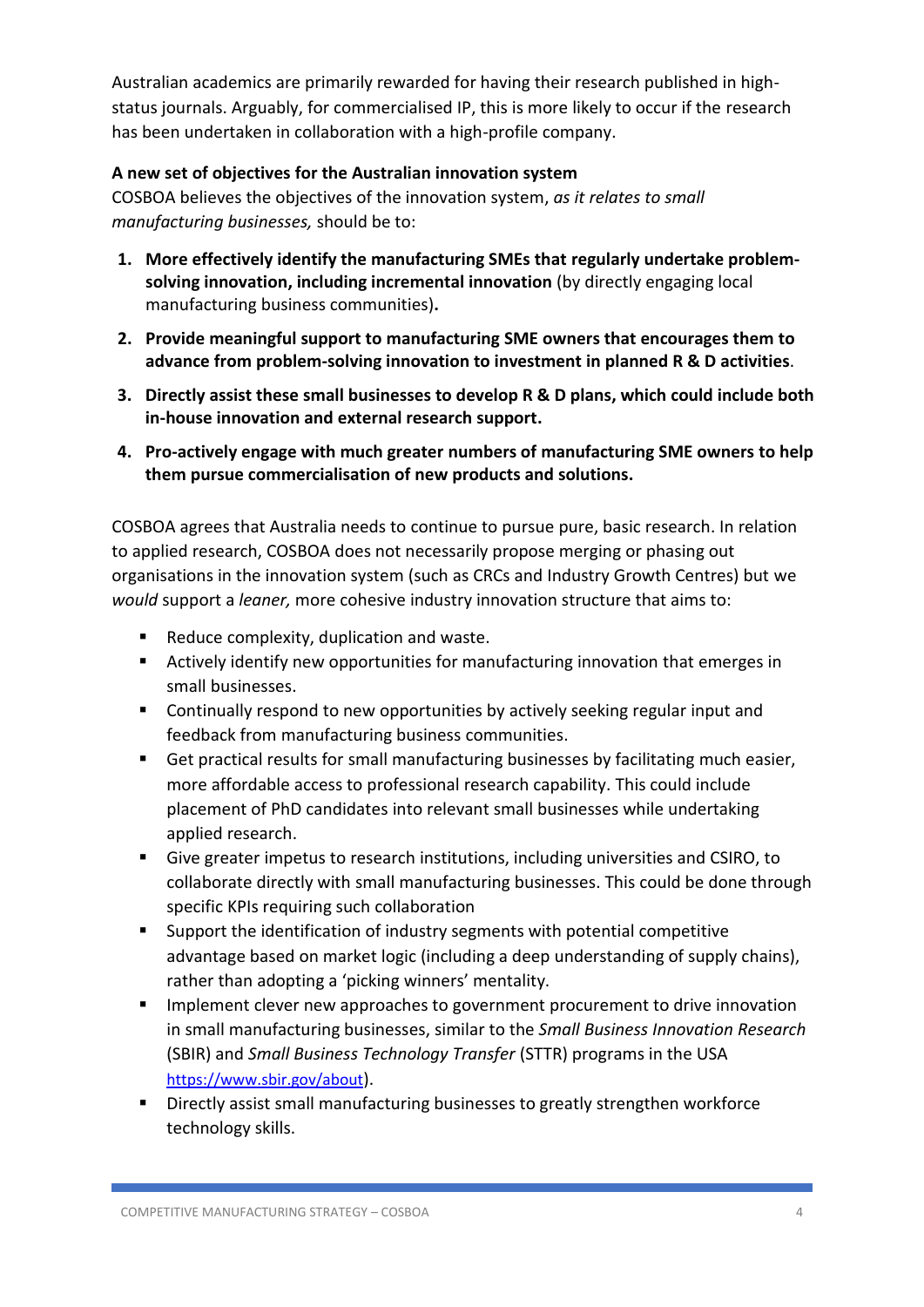▪ Help drive local economic development by enabling regional business communities a say in the way the innovation system works at a local level.

COSBOA would argue against the laissez-faire economic philosophy that opposes government intervention of any type.

### **Why small business is part of the solution, not the problem**

Some literature and reporting on manufacturing innovation suggests that Australian small businesses are somehow inherently lacking in the drive to innovate.

COSBOA believes there is a long tradition of Australian small manufacturing businesses being *informal* innovators. The informal process tends to problem driven. Small manufacturers innovate to solve problems – to improve their own processes or to solve customer problems. In other words, incremental innovation.

Innovations generated through this informal process are currently less likely to involve external researchers, because external research is seen by many small business owners as being inaccessible or too costly. Innovation is often promoted by government and institutions using only the imagery of pure, basic research. Because small businesses tend not to engage with external research bodies their R & D is also therefore less likely to result in patent applications. This is one of the reasons Australian businesses are often reported as being less innovative than their Asian counterparts.

Initiatives such as Industry 4.0 have largely by-passed small manufacturing businesses because, by and large, business owners have not been involved in the high level conversations about advanced automation and robotics (including collaborative robots or 'cobots'), machine-to-machine and human-to-machine communication, artificial intelligence (AI) and machine learning, sensor technology and data analytics.

COSBOA believes the RDTI is *not* a major driver of genuine innovation in small business. Despite providing more than \$14 billion to businesses since 2013 the RDTI has not solved the problem of an apparent lack 'new knowledge' being generated across Australian industry. The Fraser, Ferris and Finkel Review found, in its current form, the incentive is subsidising 'business as usual' R&D rather than promoting investment in additional R&D. COSBOA agrees with the need for increased transparency about 'what the programme has funded; and which companies it has funded'.

COSBOA wishes to stress that *manufacturing is about doing business*. For the small business owner, research and development is *not* core business. It is just an enabling activity which can provide competitive advantage. If manufacturing in Australia is to be revitalised into a more innovative, competitive form, the SME interaction with the innovation system needs to have a *much stronger business focus*.

To drive manufacturing innovation on a larger scale the innovation system needs to engage more actively with larger numbers of SMEs. *This will not be achieved if the focus remains primarily on trying to make SMEs match the expectations of research institutions*.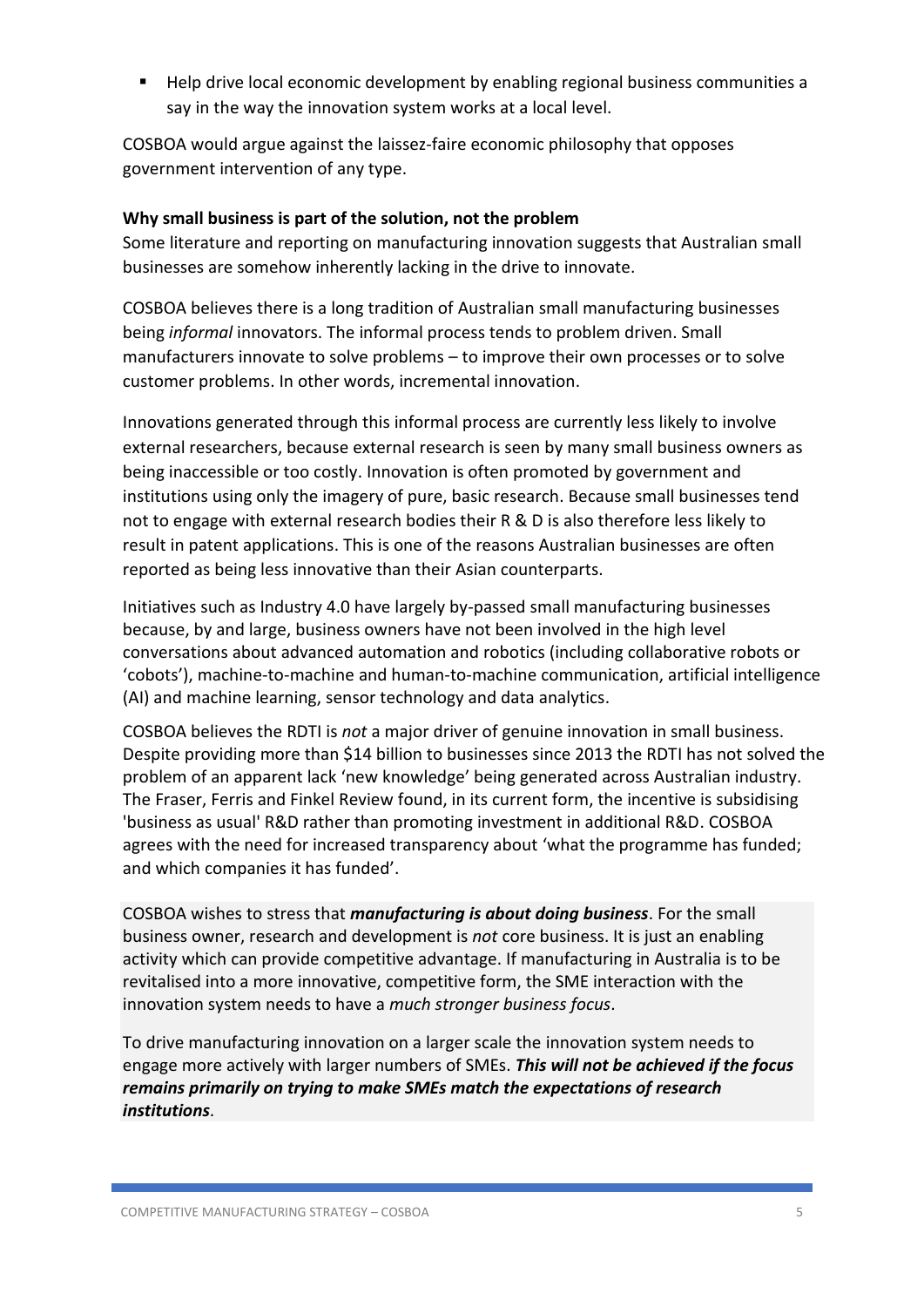One way this direct engagement can be achieved is to have 'more boots on the ground' skilled and experienced innovation brokers who understand manufacturing and small business. The current Innovation Facilitators in the Entrepreneurs Programme perform part of this role. An effective brokerage system should not only make connections between businesses and researchers but also have the resources to address capability and capacity gaps in the businesses to help them gain the best value from the research partnerships.

These innovation brokers would engage directly with local manufacturers and industry associations, to identify and provide support for innovation activities. Brokers would also perform the role sometimes referred to as 'boundary spanning' - bridging the gaps between businesses and the research institutions.

This might be done by significantly expanding the scale and range of the *Innovation Connections* program and/or by utilising the advisor networks of industry associations. The innovation broking activity needs to more than make connections between business owners and researchers. It needs to work alongside business owners to articulate R & D activities and develop planned approaches to innovation.

## *One of the aims of this direct engagement with small businesses should be to provide a 'one stop shop' to find the most appropriate path for SMEs into the innovation system.*

Further unlocking the innovation potential of small manufacturing businesses is part of the solution to revitalising industry competitiveness.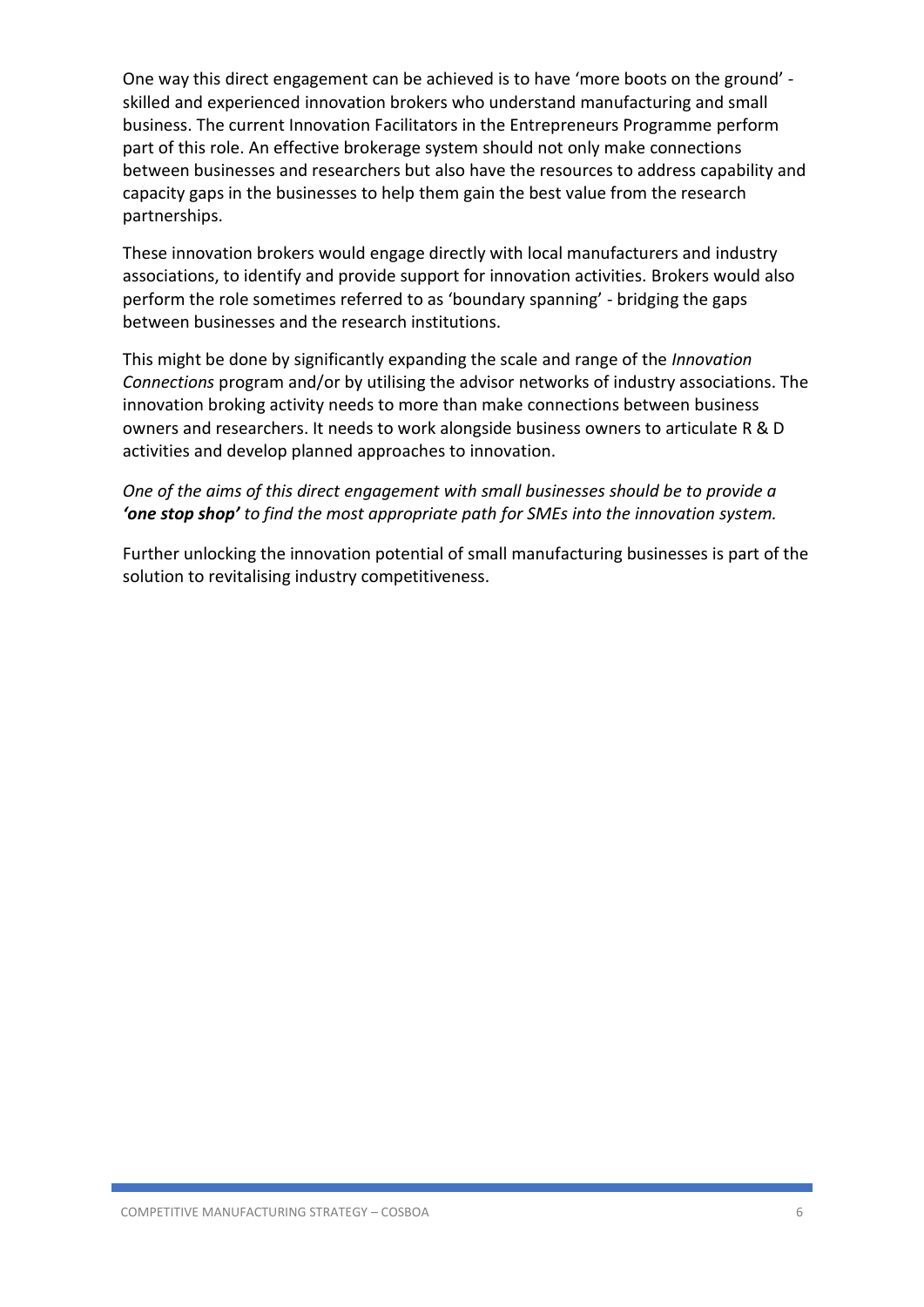## REMOVING BARRIERS TO MANUFACTURING COMPETITIVENESS

COSBOA believes there are a range of barriers to manufacturing success in Australia that can be addressed by government. This should be done in a way that avoids protectionist policy.

#### **Taxation**

Australia's tax system should be reformed to encourage greater investment and economic growth. For example, Australia's company tax rate remains internationally uncompetitive. Inefficient taxes such as stamp duty could be targeted as part of a broader review of the Federal and State revenue sources. Levies imposed on manufacturers should be quantified and reviewed for their economic impact and effectiveness.

Australia's tax laws have failed to keep up with the global competitive environment faced by small manufacturing businesses.

Arguably, Australia's tax and transfer system is one of the most complex among developed nations. This results in a major cost impost on small business owners who must almost invariably pay for advice just to navigate the system – surely not a desirable characteristic of a nation's taxation system.

Complexity sometimes stems from the varying tax treatment of different types of legal entities (e.g. companies, partnerships and trusts). The ability of a business owner to navigate this complexity can have a significant effect on the tax liability of a business and can lead to different tax outcomes for the same economic outcome.

Adding to this complexity are the State taxation arrangements including land tax, stamp duty and payroll tax, which need to be reformed as part of a broader review of Federal and State revenue sources.

COSBOA believes that the business taxation system needs to be modernised and streamlined to remove unnecessary barriers to competitiveness. Improvements to the business taxation system should aim to achieve efficiency and simplicity:

- Removing unintended consequences of complexity that result in the distortion of business/financial decisions.
- Becoming easier to understand to the point where small business owners face relatively low administrative burdens relating to tax.
- Utilising improved digital technology to ensure ease of compliance and processing.

### **Energy prices**

Industrial electricity users have suffered price shocks in recent years with Australian power bills surging while remaining flat in many other developed and developing economies. This surge in prices has led to fears of serious economic consequences for many small businesses, especially manufacturing enterprises.

During 2018 COSBOA undertook a national advocacy project relating to small businesses and energy costs.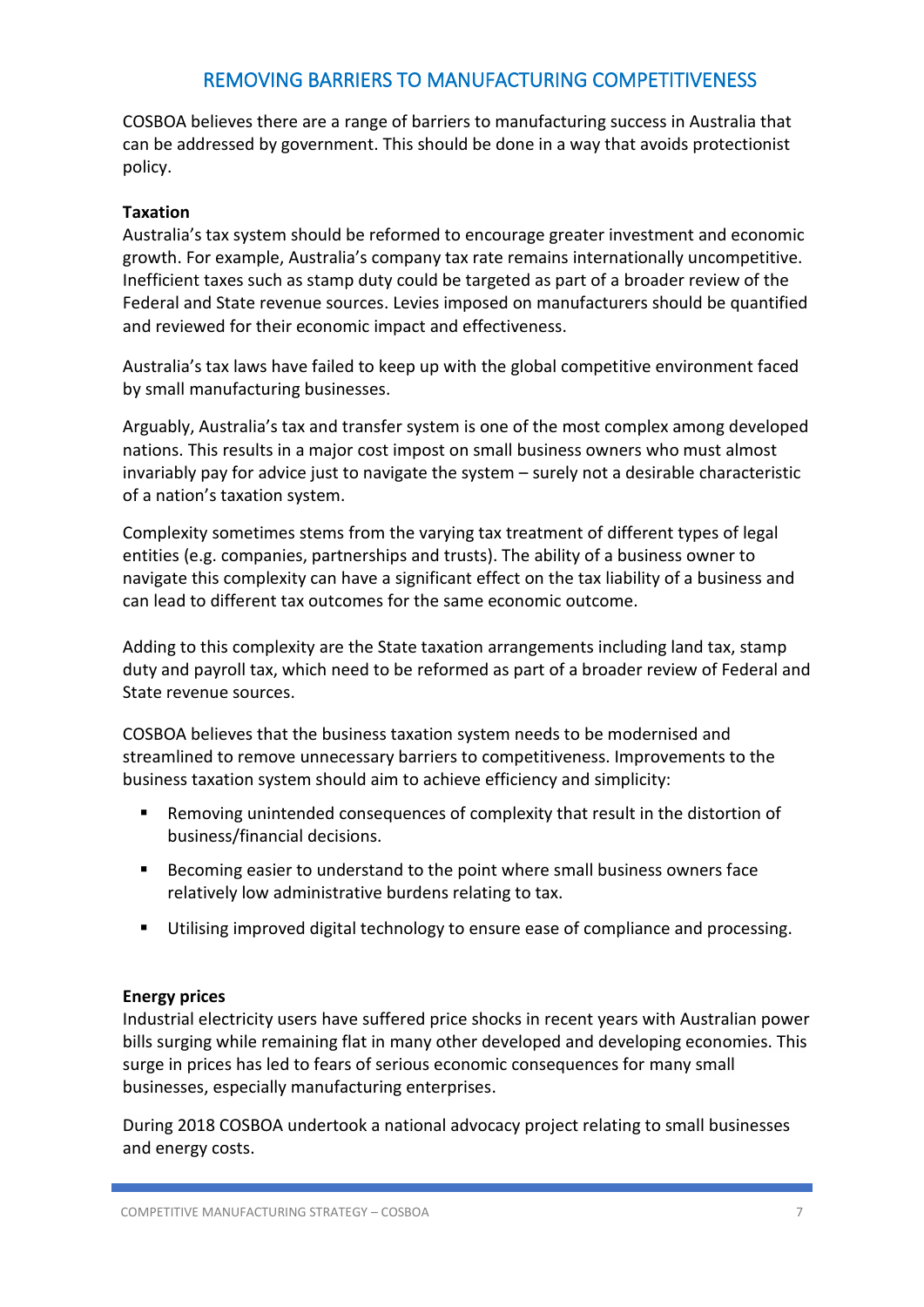COSBOA conducted a survey of 200 SMEs and developed in-depth case studies with business owners in a range of industry sectors. The research found that:

- 78 per cent of businesses had seen their energy costs increase in the previous two years.
- **The rise in energy prices is damaging Australian small businesses, significantly** reducing their profitability, affecting their cash flow, restricting their capital expenditure and in some cases requiring them to cut staff hours.
- Over 50 per cent rented their premises, which meant there were far fewer energy saving measures available to them compared with businesses that owned their properties.
- Small business owners reported feeling high levels of stress and anxiety about future energy bills. A startling 85 per cent of respondents said they would struggle to absorb any future energy price rises, and 1 in 8 businesses surveyed were already unable to pay their energy bills.

Manufacturing businesses are often high energy users. Rising energy prices in Australia have disproportionately affected manufacturing competitiveness.

COSBOA does *not* propose a plan that includes reinstating high-carbon energy generation.

COSBOA continues to support the 2018 ACCC recommendations that:

- Governments should fund small business organisations to provide tailored electricity retail market advice.
- Governments and market bodies should develop targeted at small business specific electricity market awareness campaigns targeted at small business customers.

COSBOA adds to these recommendations a call for more practical action from governments and the energy sector to help reduce price increases and empower small businesses to get back in control of their energy usage and energy bills. This would provide:

- **EXP** Industry specific tool kits supporting owners to implement better business processes and make the most of energy efficient capital investments.
- **Energy planning online training program** available for small business owners and their staff who make procurement and process decisions, to be upskilled in energy planning.

#### **Smart regulation**

The regulatory environment for Australian businesses is complex. COSBOA believes that Australian regulators must continue to strive to simplify, streamline and better align regulation between jurisdictions.

COSBOA supports Government's efforts to increase transparency of regulatory processes and improve regulator behaviour. We do not argue for a drastic deregulation process that could result in perverse outcomes for communities, the environment *and* businesses. We believe there are good reasons for many aspects of business to be regulated.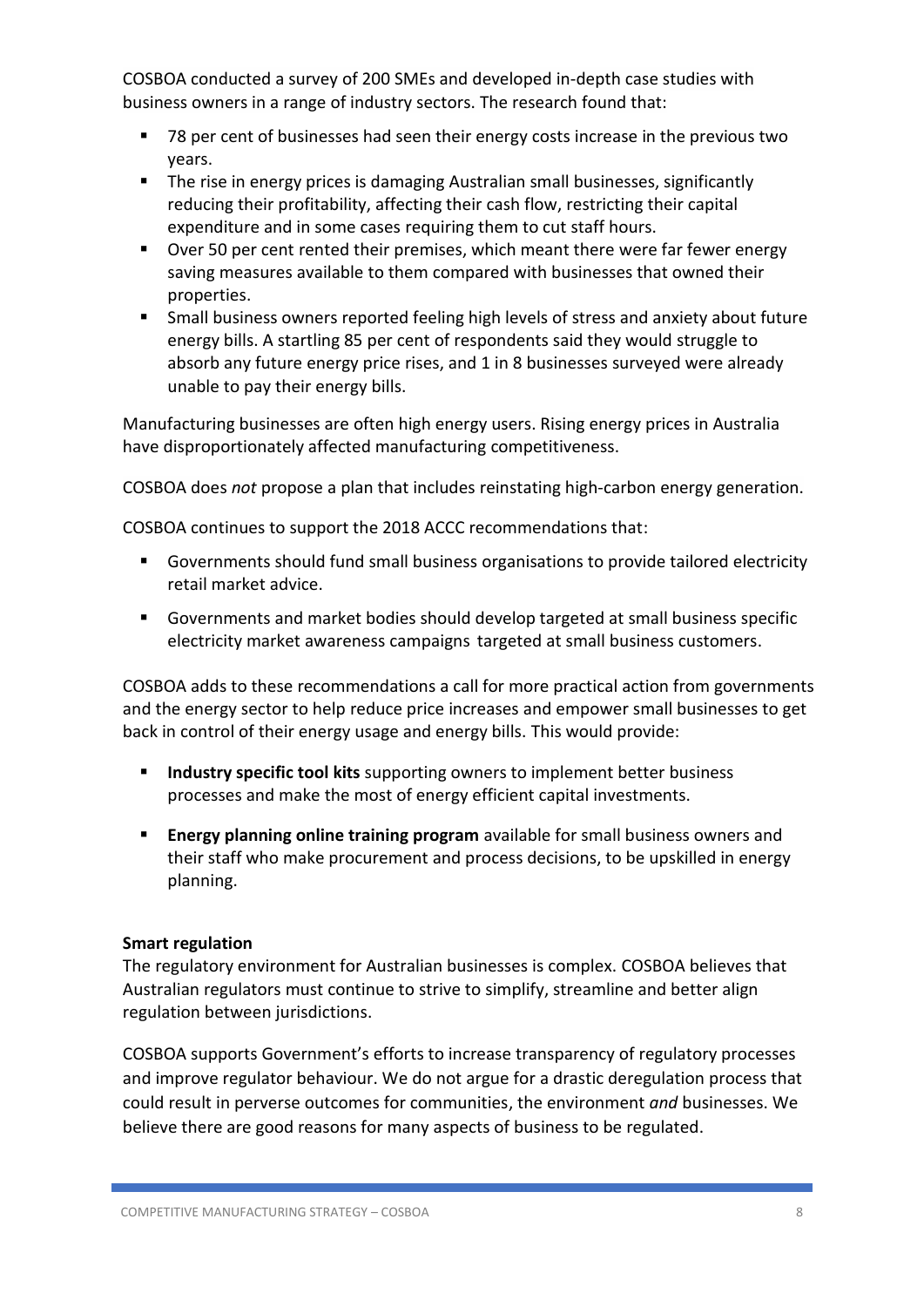COSBOA argues that a great deal of guidance has already been provided to regulators to impress on them the urgency and importance of improving their performance.

COSBOA continues to support a strong emphasis on reducing compliance costs for business and the principle that all regulators should be capable of achieving the objectives of regulation without imposing unnecessary costs on business.

COSBOA proposes a thorough review of the *Regulator Performance Framework* which came into effect on 1 July 2015, to ensure it is fit for purpose. The Framework established six Key Performance Indicators including:

- 1. Regulators do not unnecessarily impede the efficient operation of regulated entities.
- 2. Communication with regulated entities is clear, targeted and effective.
- 3. Actions undertaken by regulators are proportionate to the regulatory risk being managed.
- 4. Compliance and monitoring approaches are streamlined and coordinated.
- 5. Regulators are open and transparent in their dealings with regulated entities.
- 6. Regulators actively contribute to the continuous improvement of regulatory frameworks.

COSBOA wishes to strongly emphasise the *importance of education of regulators on the needs of small business*. COSBOA observes that one of the main negative influences on regulation and regulator behaviour is that many regulatory bodies believe they understand small business (where in reality they do *not*).

COSBOA supports a role for National Cabinet in driving the cross-jurisdictional regulatory reform agenda.

## **Regulatory Technology** (RegTech)

COSBOA argues for a much smarter, more cohesive regulatory environment. Governments must strive to achieve regulatory best practice, including implementing fully a digitalised, streamlined regulatory environment for business, which actively coordinates regulation (and access points) across jurisdictions.

*Smart regulation is not about more or less legislation, it is about delivering results in the least burdensome way.*

### **Manufacturing industry skills shortages**

The processes, technologies and materials used by manufacturing businesses are very diverse. Consequently, the breadth and depth of workforce skills requirements vary considerably. Manufacturing workers acquire their skills through several education and training pathways, including university degrees, higher level certificate and diploma qualifications, apprenticeships and a broad range of on-the-job learning experiences.

Graduate employment outcomes for manufacturing-related VET qualifications are high compared to the average for all VET programs. Despite this, enrolments in manufacturingrelated courses have been steadily falling.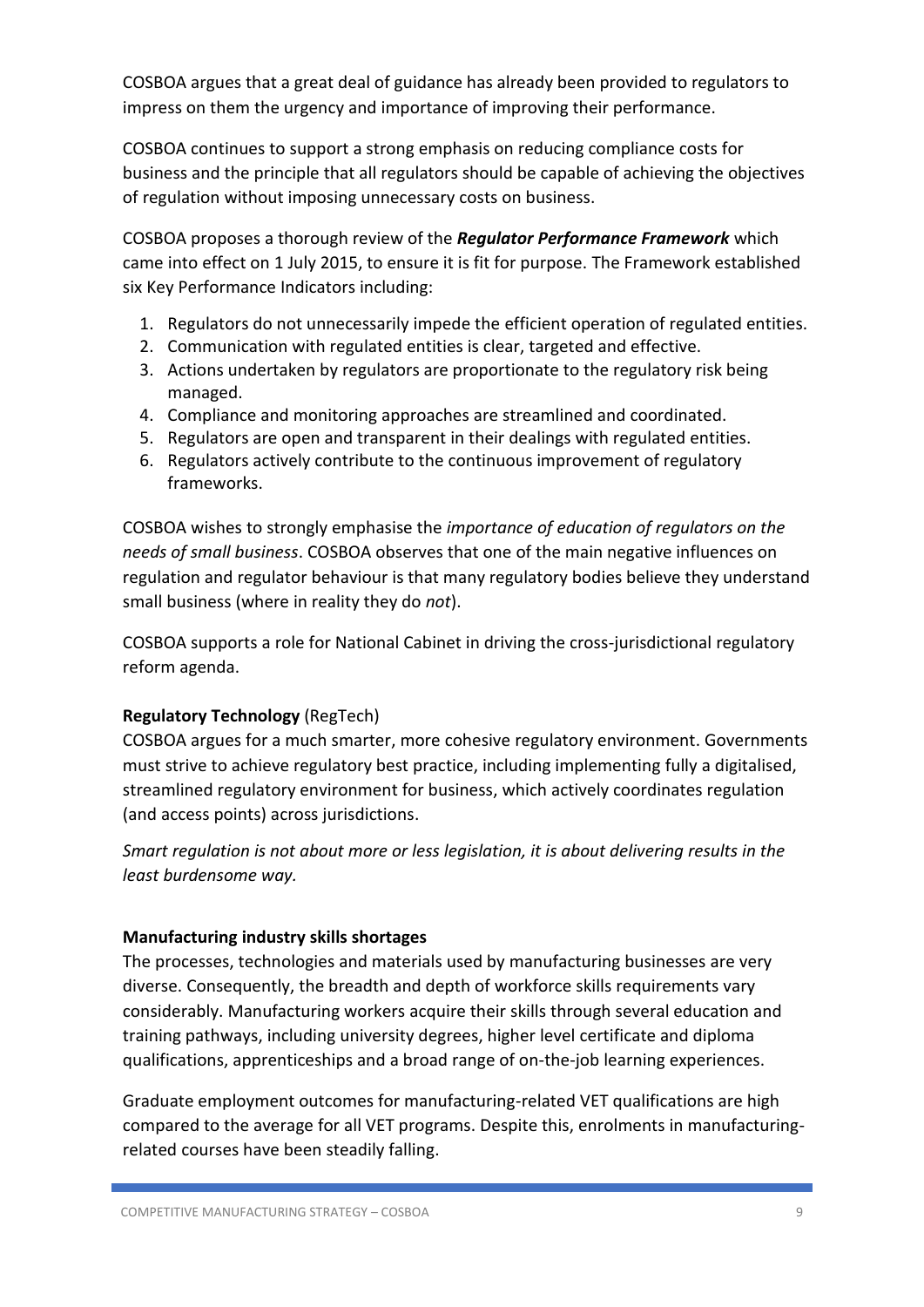In April 2019 Innovation and Business Skills Australia (IBSA) observed:

*'There are a number of workforce challenges and opportunities facing the manufacturing and engineering industry that have implications for skill development priorities, particularly:* 

- *New Defence projects that will create substantial numbers of jobs and demand for engineering skills over coming decades*
- *Changing technology, which is impacting the way in which work is conducted, providing new business opportunities, changing business models and assisting businesses to increase their efficiency and productivity*
- An increasing focus on the sustainability of products and business practices
- Skill shortages in several occupations (welding trades workers, sheetmetal trades *workers and structural steel, and locksmiths) and recruitment difficulties in relation to Science, Technology, Engineering and Mathematics (STEM) skills, automation, big data and artificial intelligence solutions'* (IBSA Manufacturing and Engineering Industry Reference Committee Skills - *Forecast and Proposed Schedule of Work 2019–2023*).

COSBOA understands that the prioritisation of industry sectors (e.g. mining technology, med-tech, biotech, pharma, defence technology) is likely to be a key part of the design of the Competitive Manufacturing Strategy. If this is to be successfully implemented, Australian manufacturing businesses will need to have better access to suitably skilled employees.

Skills shortages in manufacturing are a long-standing problem for Australian industry - a problem that does not have a simple solution. Manufacturing industry employers have been striving to address skills shortages, but it is evident that, for the Competitive Manufacturing Strategy to succeed, highly targeted interventions will be required.

The imperative to adopt advanced manufacturing technologies will require even more highly skilled / newly skilled employees. The paradox is that the demand for traditionally skilled manufacturing workers will remain high in the foreseeable future.

SME manufacturers re-tooling to implement advanced digital technology will need workers who have both a fundamental understanding of the ways materials are worked, as well as complex cognitive skills such as programming and creative problem-solving.

This will require much closer partnerships between business and education providers. Education and training for this new industry environment will need to be highly agile and adaptive as technology (and the skill requirement) continues to rapidly change.

*A new collaborative approach will be essential between local manufacturing business communities, industry sectors and post-secondary and higher education providers.*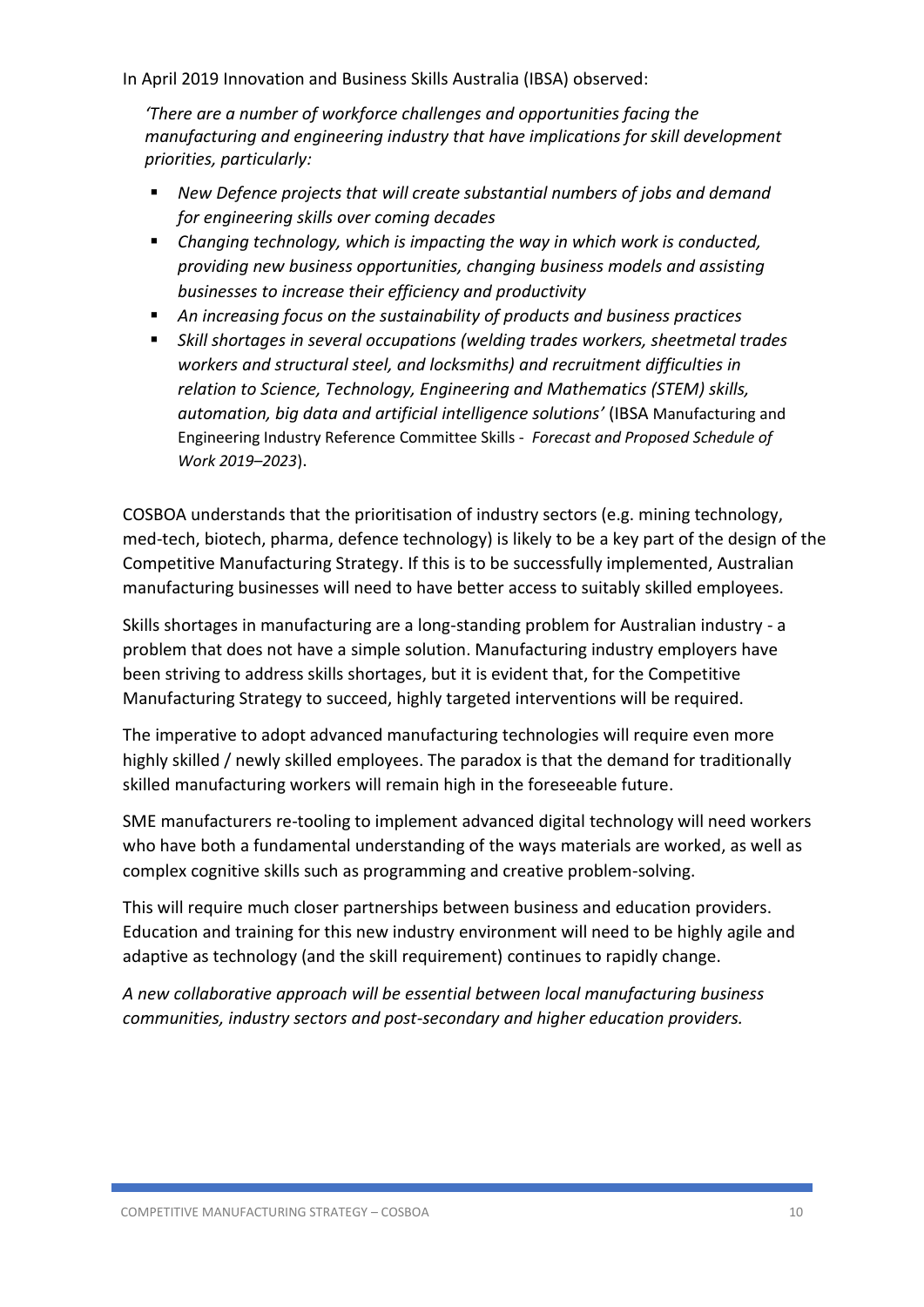# CASE STUDIES

The following two case studies are starkly illustrative of the barriers small manufacturing businesses face when they attempt to innovate and introduce new products to market.

#### **Ken Stuckey, Agcom Pty Ltd, Victoria**

*"I sincerely hope that this will go somewhere as my experience is that it is very difficult to get support for Australian manufacturing.*

*Our group of companies has developed technology in wind generation, hemp processing and autonomous robot & a collaborative robot – the latter which has been working in a pain therapy clinic for over seven months without a glitch.* 

*I have received a little bit of support from the Victorian government for an ultralightweight wheelchair.* 

*For over 40 years I've seen the demise of manufacturing in Australia. If we could get a leg up with any of these products they would create enormous job opportunities in Australia. All we need is the cash to support the projects. We have the skills in house and can add to them quite quickly and easily.*

*It is very difficult to break into universities. We have arrangements in place for ongoing projects with Federation University. We had input from Swinburne University on the robot project but we had to put in a lot of cash (we now have to go through TGA with no government assistance to enable us to market the finished product)."*

#### **Geoff Bower, BOWER AUSTRALIA, NSW**

*"About 5 weeks ago I submitted an application to the Therapeutic Goods Administration – TGA – that regulate medicines and medical devices in Australia.*

*That includes disinfectants and sanitisers.*

*I have lab proven results on a disinfectant that my product kills COVID-19.*

*I can't sell it until they approve my application.*

*5 weeks and still waiting, with no end in sight.*

*When Gladys Berejiklian put out the call to all NSW businesses to come forward and help with hand sanitiser, liquid soaps, disinfectants – plus face masks etc we lodged our name and were approved, subject to further information being sought.*

*I had been in touch with the Education prior, as I had information public school had no cleaning supplies and during the panic buying, couldn't get any.*

*I had the ability to make lots. They were excited.*